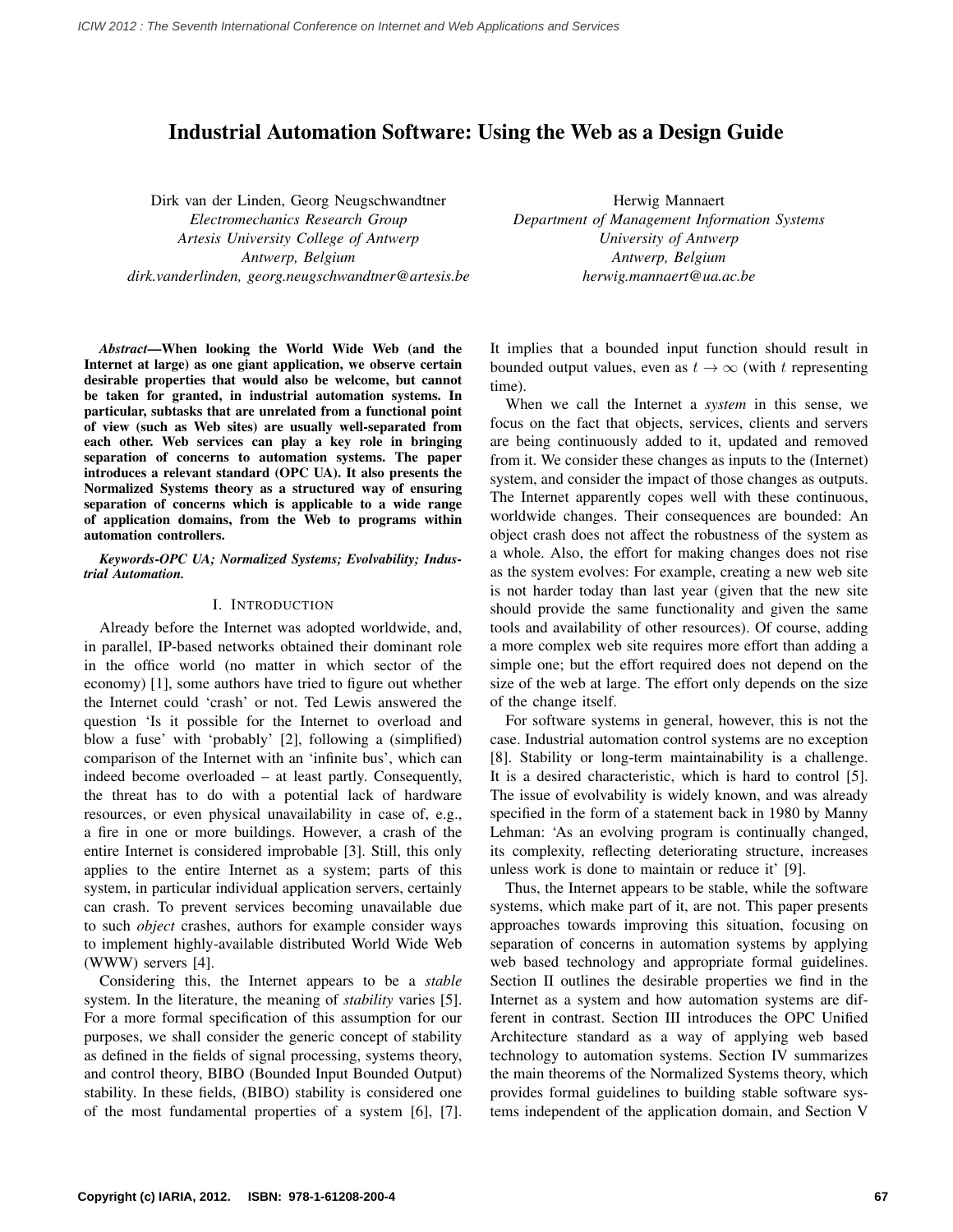discusses how to migrate industrial automation systems to normalized systems. In Section VI, we conclude and present suggestions for future research.

## II. THE WEB AS A MODEL FOR SEPARATION BETWEEN AUTOMATION SOFTWARE COMPONENTS

When looking at the world wide web, we notice various desirable properties. We already mentioned the example of web sites being independent of other web sites (as long as they do not depend on each other for content) regarding the effect of crashes as well as the effort required for launching a new website. Also, a web browser is not going to crash when a server does not respond in time. The Internet is robust against changes, *without* the need for a specific maintenance effort as stated by Lehman's law [9]. We are seeing a huge, stable system where essential concerns are well separated. Broadly speaking, each web site could be considered such a concern.

While our examples for desirable properties found in the world wide web are probably so familiar that they do not seem to be a special achievement at first sight, it is worth remembering that these properties cannot simply be taken for granted. As a case in point, the situation is significantly different with industrial automation systems.

Industrial Programmable Logic Controllers (PLCs) are usually programmed in one of the languages of the IEC 61131-3 standard [10]. An IEC 61131-3 Program Organization Unit (POU) contains code, which can be a Function, a Function Block, or a Program. The code can be written in any one of these languages, depending on which of them is most appropriate for the specific application.

Often a PLC controlled factory plant starts out from a basic solution and is extended over time. For such a basic solution in a starting SME (Small or Medium-sized Enterprise) business, one single PLC might be enough to implement production control (or a self-contained subpart). If the business is successful and the production capacity has to be expanded, the resource limit of the single PLC will be reached at some point. Typically, a second one is then added, which will result in a number of couplings between these PLCs. In case engineers are focusing on functional requirements only and neglect non-functional quality properties (like evolvability and stability), there is a risk that these couplings could be so-called undesired couplings [11]. These will cause combinatorial effects, resulting in an increased impact of changes as the system size increases. Engineering an evolving system based on functional requirements only – and thus neglecting desirable maintenance activities with respect to the software – typically results in a system with a low amount of separable concerns. Without separation of concerns, it is likely necessary to shutdown the entire system if one of the many PLCs needs to be replaced; it could even be necessary to re-engineer the entire system. All this is due to the negative effect of coupling between POUs – in contrast to the loose coupling that we observe to be in place between web sites.

One of the very likely sources of undesired coupling is that popular communication systems between PLCs are based on global variables, shared memory, or shared I/O (Input/Output) addresses (e.g., fieldbus systems). The *existence* of these systems is not necessarily a disadvantage, but the *way of use* of these mechanisms can lead to invisible, hidden dependencies (also referred to as 'common coupling' in this case [11]), resulting in combinatorial effects.

Of course, it is possible to create IEC 61131-3 programs without causing common coupling (e.g., by carefully documenting the use of all global variables). However, instead of hoping that developers use these communication capabilities without causing common coupling (which would at least require thorough education), it would be preferable to have concepts in place that actually remove the possibility of common coupling [12].

Another relevant aspect in this context is the separation of states. A simple example where this is achieved on the world wide web would be the separation between web browser and server in the example at the beginning of this section. On the other hand, in industrial automation, some PLCs contain an integrated diagnostic system to handle fieldbus failures that can actually cause the PLC to shutdown if handling code is not properly implemented. In other words, instead of just notifying the PLC system of a fieldbus failure, a fieldbus system failure can be propagated to cause further system failures.

## III. OPC UNIFIED ARCHITECTURE

Web services cleanly separate software components from each other. They enable self-describing, modular applications to be published, located, and invoked across the Web. Software modules collaborating via web services make parameters and arguments explicit through the module's interface only. They allow modules to be loosely coupled. Hence, combinatorial effects cannot propagate. In other words, web services isolate web based applications from each other. Therefore, we think that web services are a very helpful means toward avoiding common coupling as outlined in the previous section. We think that the structure they bring to systems by way of their design can contribute significantly to system stability.

The use of service oriented architecture and web services in manufacturing systems has been previously studied in depth by academic research groups [13], [14]. However, the lowest level of control (also called the shop floor layer) is characterized by a great heterogeneity of systems and special fieldbus communication solutions. Unless they support a common communication standard, the effort to integrate these shop floor systems into a web services based solution is prohibitive in industrial practice. Here, the OPC specifications could play a major enabling role.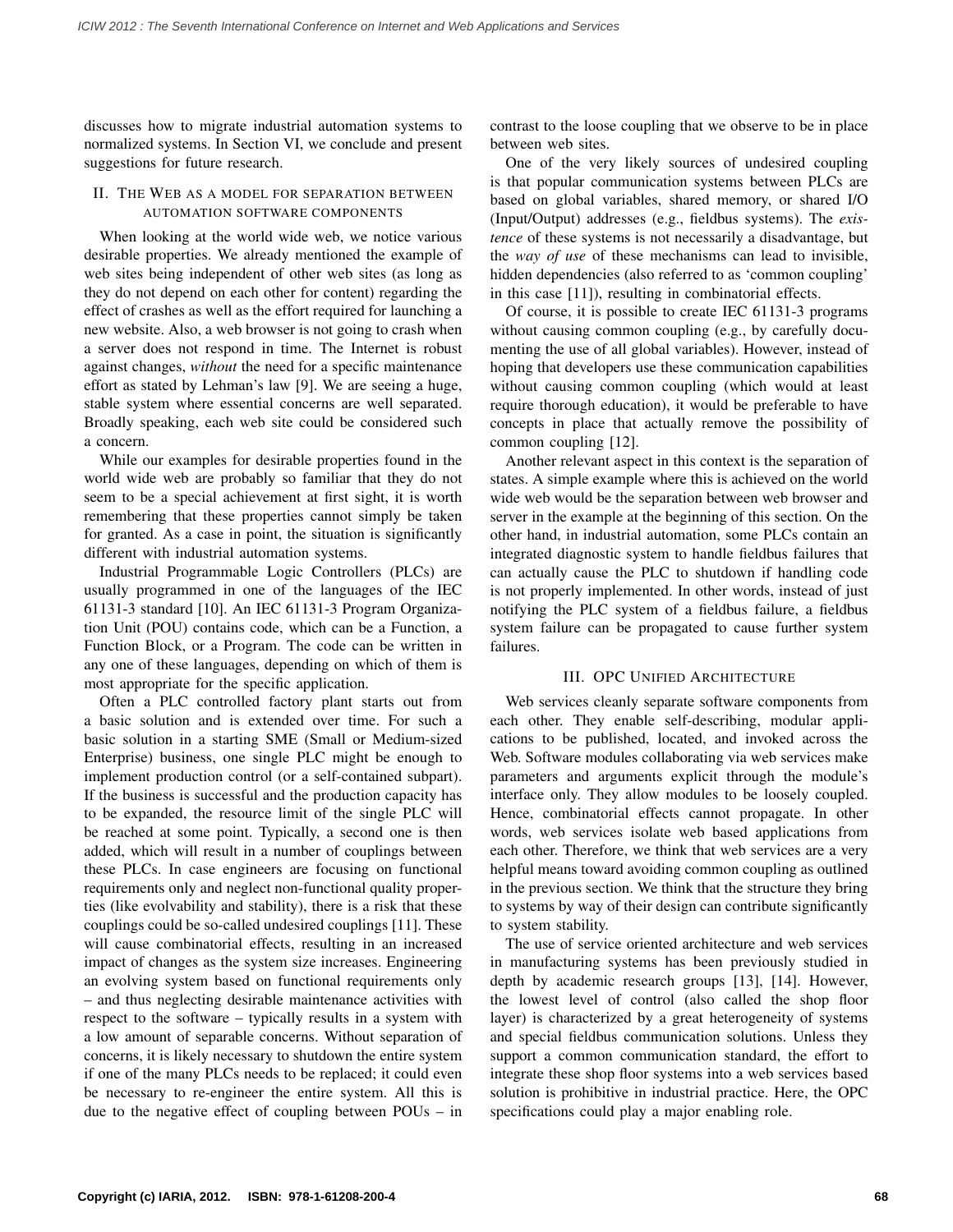The OPC Foundation set out to enable interoperability between automation equipment and software of various vendors. The first and still most successful specification, called OPC Data Access, was designed as an interface to communication drivers, allowing standardized read and write access to real-time data in automation devices. The major use case are HMI and SCADA systems accessing data from different types of automation devices. The first OPC specification family (released in the nineties) was based on the DCOM (Distributed Component Object Model) technology by Microsoft.

OPC has become the de facto standard for industrial integration and process information sharing [15]. By now, over 20,000 products are offered by more than 3,500 vendors. Kalogeras et al. share the view that OPC is highly accepted in industry [16]. Millions of installed OPC based products are used in production, process industry, building automation, and many other fields of application around the world [17]. However, when the Internet gained widespread adoption, the DCOM technology caused certain limitations.

To address this, the OPC UA specifications were released in 2006, aligning OPC with the principles of service oriented architecture. OPC UA is considered one of the most promising incarnations of WS technology for automation [18], [17], [19]. Its design takes into account that the field of application for industrial communication differs from regular IT communication: embedded automation devices provide another environment for Web-based communication than standard PCs.

OPC UA makes it feasible to provide a web services based OPC UA interface directly on automation controllers, with integrated protocol security. OPC UA can thus be used to encapsulate PLC programs much in the way that HTTP and HTML 'encapsulate' the implementation details of a web server. For this purpose, an OPC UA companion specification for representing IEC 61131-3 code using the information modeling mechanisms of OPC UA is available.

While separation of concerns can also be achieved by using proprietary, custom-made web services, using OPC UA instead has additional benefits. The most important one is that, being a standardized interface, it enables interoperability between automation systems by different vendors. Given the fact that web services interfaces will usually be provided by automation system vendors, the use of non-standard interfaces makes considerable integration efforts necessary in a multi-vendor system (Figure 1). Also, automation system integrators typically do not have the skills to develop custom-made webservices. Rather, they are trained to write IEC 61131-3 code and configure commercial SCADA products, often with a C-like scripting language. The OPC UA specifications are an excellent way to stimulate automation product vendors to provide standardized interfaces, which can be configured by automation system integrators in webbased or web-enabled automation software



Figure 1. Left: OPC UA based communication; Right: Communication based on custom webservices

components.

#### IV. NORMALIZED SYSTEMS

The value of applying separation of concerns throughout a system (in our case, an industrial automation system) is apparent. Thanks to OPC UA, web services can be more easily applied to achieve loose coupling between PLCs, as well as between PLCs and SCADA systems. Still, unwanted couplings can also exist between POUs within a PLC. Moreover, applying web services technology is only one step towards achieving loose coupling; interfaces still have to be designed carefully to avoid unwanted functional dependencies. While comprehensive informal guidelines are available to educate software developers about good design, few formal contributions exist.

The Normalized Systems theory has recently introduced an approach to attain evolvable modularity in software, starting from a constructive point of view. Its authors state that probably all necessary knowledge is available to build stable software systems, but it seems to be hard to apply this knowledge [20]. The reason why it is very challenging to build stable software systems is not due to a lack of knowledge, but because this knowledge mainly takes the form of developers' individual experience. The Normalized Systems theory attempts to capture this knowledge in a succinct and formal way.

In Normalized Systems theory, instead of taking the functional requirements as the only starting point, elementary software constructs are defined as basic building blocks. Hence, the implementation of software can be seen as the transformation of functional requirements into software primitives. We can represent this implementation transformation  $\gamma$  as

$$
S=\gamma(\mathcal{R})\quad [21].
$$

In this formula, *S* represents the set of elementary software constructs, and *R* stands for the functional requirements.

In order to obtain evolvable modularity, the Normalized Systems theory states that this transformation should exhibit systems-theoretical stability. This means that a bounded input function (i.e., a bounded set of requirement changes) shall result in a bounded set of output values (i.e., a bounded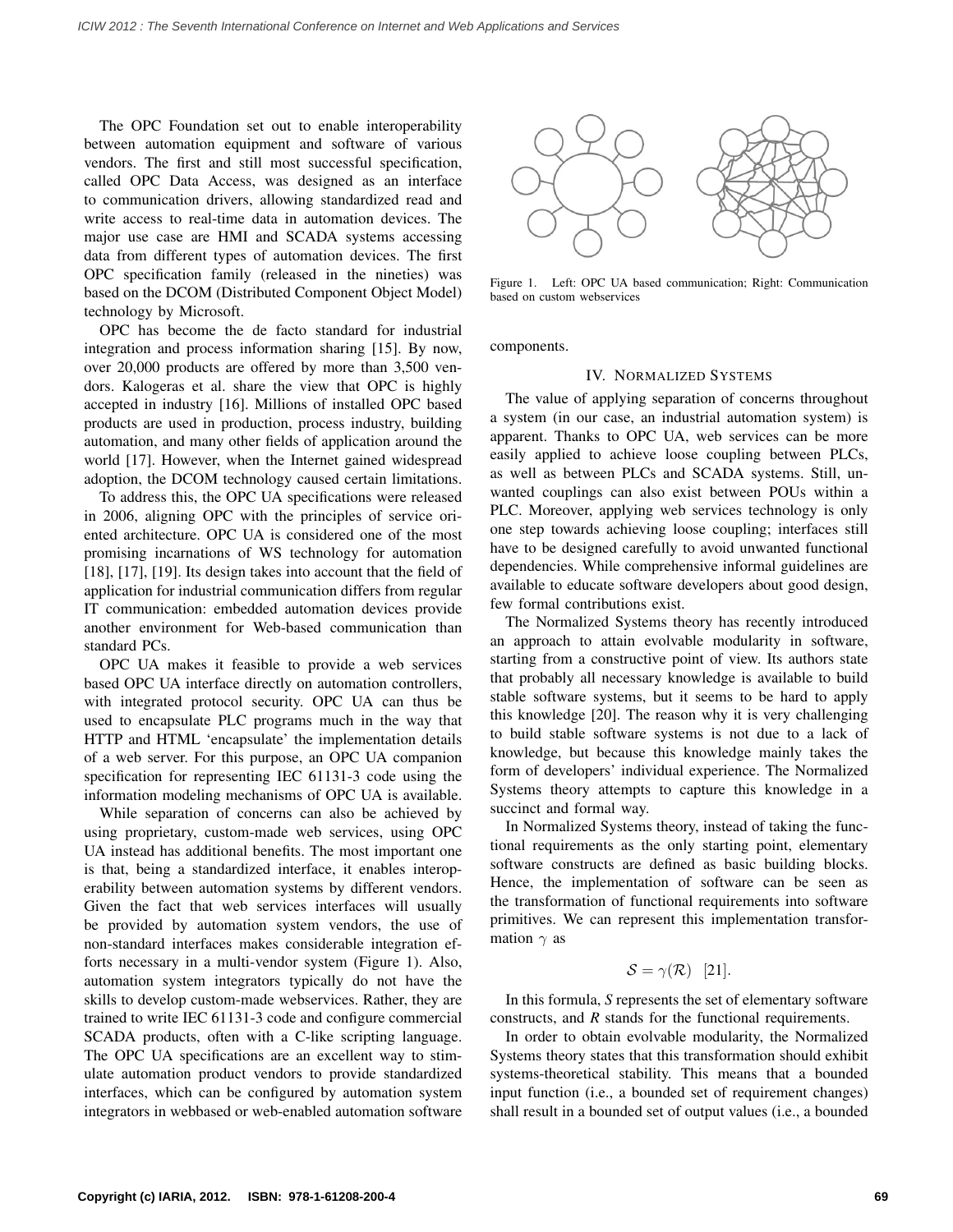#### Cumulative change impact



Time (amount of added requirements)

Figure 2. Cumulative impact of changes over time [24]

impact or effort), even if an unlimited systems evolution is assumed. The impact of a change shall only depend on the nature of the change itself. Conversely, changes causing impacts that are dependent on the size of the system are termed *combinatorial* effects; they must be eliminated from the system in order to attain stability. Stability in this context amounts to a linear relationship between the amount of requirements on the system (which is increasing as the system evolves over time) and the effort required to implement all these requirements. Systems that exhibit stability are defined as *Normalized Systems* [20]. In such a system, the effort required for adding a function with given complexity does not depend on the overall system complexity. This is in contrast to the situation typically observed in software projects, where combinatorial effects or instabilities cause this relationship to become exponential (Figure 2).

Mannaert et al. also proposed that, in Normalized Systems, modular structures should strictly adhere to the following principles [21]:

1) Separation of Concerns: *An Action Entity can only contain a single task.*

Each task must be able to evolve independently. If it is expected that two or more aspects of a program function (i.e., tasks) will evolve independently, they must be separated. It is proven that if one module contains more than one task, an update of one of the tasks requires updating all the others, too. Therefore, Normalized Systems shall be constructed of Action Entities (independent code modules) dedicated to one core activity.

Most discussions regarding the separation of concerns

remain vague about what a concern is actually. In contrast, the Normalized Systems theory provides an explicit definition by introducing the concept of socalled change drivers: A module should not contain parts that can evolve separately; rather, these parts should be placed in separate modules.

2) Data Version Transparency: *Data Entities that are received as input or produced as output by action entities need to exhibit Version Transparency.*

Data Version Transparency requires that Data Entities (variables, records) can exist in multiple versions without affecting the actions that consume or produce them. In other words, an update of a Data Entity shall not affect the interface of an Action Entity, i.e., it must be possible to use different versions of this Data Entity in the same way when exchanging parameters or arguments with an Action Entity.

3) Action Version Transparency: *Action Entities that are called by other Action Entities need to exhibit Version Transparency.*

Action Version Transparency implies that an Action Entity can have multiple versions, without affecting the way this Action Entity is invoked. In other words, introducing a new version of an Action Entity or task shall not require changes to any other Action Entities calling (or called by) the Action Entity containing the task.

4) Separation of States: *The calling of an Action Entity by another Action Entity needs to exhibit State Keeping.*

This theorem focuses on the interaction of Action Entities with other Action Entities, more specifically, on the aggregation and mutual invocation of Action Entities in order to perform a function encompassing multiple tasks. State Keeping requires every Action Entity to be itself responsible for keeping track of its requests to other Action Entities. If results are not returned as expected, the calling action entity must not block indefinitely; rather, it shall handle the exceptional situation in an appropriate way.

### V. MIGRATION AND REWRITES

Already decades ago, Doug McIlroy called for software building blocks which can be safely regarded as black boxes [25]. Such blocks should not contain any undesired, hidden dependencies. A truly Normalized System fulfils this requirement. However, such a system must comply with the Normalized Systems theorems from the ground up, down to the smallest building blocks or modules. Since each Action Entity may only contain one task, this leads to very finegrained structure with an enormous amount of very small modules.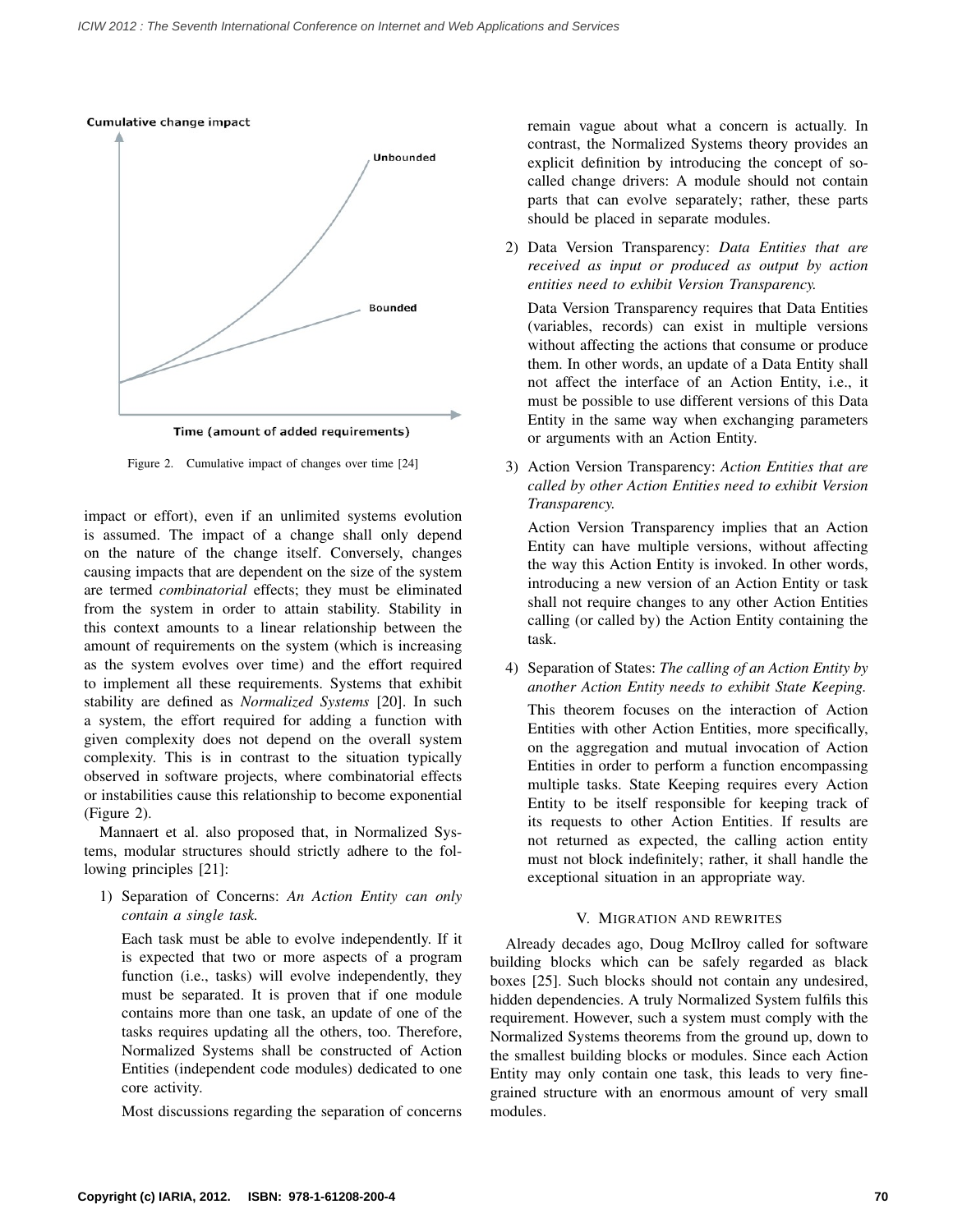

Figure 3. Reduction of cumulative effort by way of a rewrite

Restructuring a legacy ('Lehman') system into a Normalized System is, of course, a formidable task. A good start could be just separating the system into larger modules or subsystems with normalized interfaces. Each subsystem could then be considered to be a Normalized System, although it will likely still contain non-normalized subsystems (larger modules; see Figure 4). Such a subsystem module will not be a McIlroy-type safe black box due to its Lehmantype subsystems containing hidden dependencies. However, the combinatorial effects originating from its Lehman-type subsystems are stopped by the module interface, which complies with the Normalized Systems theorems.

In the case of automation components, web services (possibly making use of OPC UA) could be a very helpful mechanism to separate PLCs to transform them into subsystems with normalized interfaces. However, this is not enough. The internal modules of the subsystem, that is, all IEC 61131-3 code, must eventually be structured following the principles of Normalized Systems to make the subsystem a truly stable system.

When discussing the web as a design guide earlier in this paper, we observed that objects on the web, i.e., web sites, still can 'crash'. The same is true for a PLC which uses code that does not follow the principles of Normalized Systems. Both the web site and the PLC are still complex subsystems that, eventually, need to be rewritten, probably by again splitting them into different subsystems.

In general, the first step in a migration scenario to let a non-normalized system evolve into a normalized one would therefore be to identify parts that can be readily isolated from the remaining parts. After adding a normalized interface, each of the isolated parts can be replaced by a normalized software re-write. Such a well-performed maintenance activity or 're-write' will reduce the combinatorial effects within the system or subsystem (visible in Figure 3 as discontinuities along the y-axis). If full normalization is reached with the re-write, combinatorial effects will be removed entirely



Figure 4. Migration from Lehman to Normalized subsystems

and permanently. Since the original part was already isolated via a normalized interface, the 'version change' brought about by the re-write will not cause combinatorial effects. Thus, once the parts of the overall integrated system have been isolated from each other (e.g., by way of web services), every Lehman-type subsystem can be transparently replaced by a Normalized one.

#### VI. CONCLUSION AND OUTLOOK

The timeline proves that the designers of the technologies behind the Internet applications we know today could not be aware of the Normalized Systems theory. However, the Internet as a system complies with the principles of this theory surprisingly well. Of course, the Normalized Systems theorems are not completely new, but have been available for a long time, albeit in the form of tacit knowledge. Those designers did a remarkable job following their intuition, and realised a world wide system that is stable even if the application objects within this system are not – thanks to loose coupling and excellent separation of concerns.

We are convinced that the Normalized Systems theory aids in achieving loosely coupled systems. It promotes the development of extremely fine-grained subsystems. As a first step on this way, isolating combinatorial effects in automation systems can be achieved by introducing web services based interfaces. These interfaces separate technologies, platforms, and vendor-dependent products; more generally spoken, they apply the Separation of Concerns principle to automation systems. OPC UA has a promising role in this regard thanks to the widespread adoption of OPC in industry.

Web-based or Web-enabled automation components can be regarded as a black box or isolated subsystem through an OPC UA interface [19]. If we manage to find concepts to restructure IEC 61131-3 code into very many small components, the IEC 61131-3 information model OPC UA companion standard could be applied to make this structure